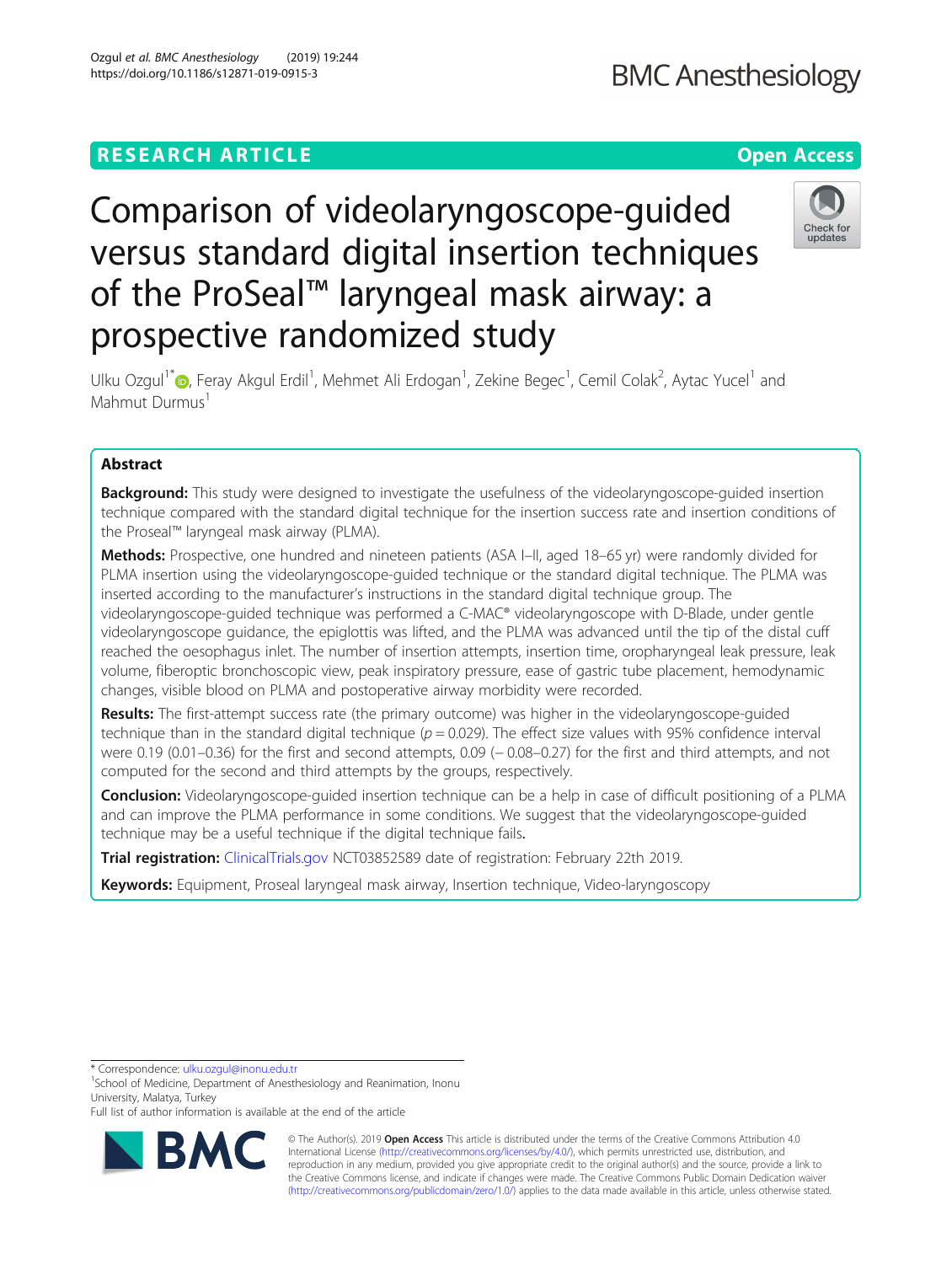#### Background

The ProSeal™ laryngeal mask airway (PLMA; Teleflex Medical Athlone, Co. Westmeath, Ireland) is a laryngeal mask device with a double cuff to improve the seal and incorporates a drainage tube to prevent a risk of aspiration and gastric insufflation. The PLMA is inserted via digital manipulation, similar to how the classic™ laryngeal mask airway (cLMA) is inserted, or with an introducer tool according to the manufacturer's recommendations. Although cLMA insertion success on the first attempt with this technique is high, the PLMA insertion success rate is lower than that of the cLMA (91% vs 82%). Downfolded of the epiglottis during device insertion, the distal cuff folded over backwards, impaction at the back of the mouth, and failure of the distal cuff to reach its correct position in the hypopharynx can cause failed and/or delayed insertion with these techniques  $[1-3]$  $[1-3]$  $[1-3]$ .

Many techniques have been described to facilitate LMA insertion, and these techniques have improved insertion conditions and insertion success rate  $[4-9]$  $[4-9]$  $[4-9]$ . It was first reported by Lee that the laryngoscope can improve the placement of LMA in an adult [\[10](#page-7-0)]. Then, direct laryngoscopy alone or laryngoscope-assisted guided techniques were used for this purpose  $[4, 8, 11-14]$  $[4, 8, 11-14]$  $[4, 8, 11-14]$  $[4, 8, 11-14]$  $[4, 8, 11-14]$  $[4, 8, 11-14]$  $[4, 8, 11-14]$  $[4, 8, 11-14]$ . These methods do have theoretical disadvantages, such as haemodynamic and airway stimulation and pharyngeal or oesophageal trauma [\[4,](#page-6-0) [8](#page-6-0)].

The C-MAC® videolaryngoscope (Karl Storz, Tuttlingen, Germany) provides several advantages for airway management because it improves the laryngeal view without the need for aligning all axes and ensures highquality images with stable hemodynamic status during laryngoscopy  $[15, 16]$  $[15, 16]$  $[15, 16]$  $[15, 16]$ . Recently, the Glidescope<sup>™</sup>/gastric tube-guided technique was used to facilitate difficult PLMA positioning [\[17](#page-7-0)].

We hypothesized that the C-MAC<sup>®</sup> videolaryngoscopeguided PLMA insertion technique would provide a better success rate for PLMA insertion than that of the standard digital technique. The purpose of the present study was to compare the insertion success rate and insertion conditions of the PLMA between the videolaryngoscope-guided insertion technique and the standard digital technique.

#### Methods

The prospective, randomized controlled study adheres to CONSORT guideline. This study was performed after approval of the local ethics committee (Malatya Clinical Research Ethics Committee, 2019/36, February 20, 2019) and written informed consent from the patients.

The study was registered prior to patient enrolment at [clinicaltrials.gov](http://clinicaltrials.gov) (identifier: NCT03852589, principal investigator: Ulku Ozgul, date of registration: February 22, 2019). We enrolled 119 patients with an American Society of Anesthesiologists (ASA) physical status of I-II, who were aged between 18 and 65 years and were scheduled for elective surgery in the supine position under general anaesthesia using the PLMA for airway management between March 2019 and April 2019. Patients with increased aspiration risk, body mass index  $>$  35 kg/m<sup>2</sup>, a known or predicted difficult airway (Mallampati score > 2 or mouth opening < 3 cm), a disease related to the cervical spine, pre-existing sore throat or hoarseness or those with anticipated difficult airway were excluded.

Before anesthesia induction, patients were premedicated with 0.02 mg/kg i.v. midazolam. In the operating room, standard anesthetic monitoring was applied with electrocardiogram, non-invasive blood pressure, and peripheral oxygen saturation monitoring. All patients underwent a standard general anesthesia technique without the use of neuromuscular blocking agent after 3 min of preoxygenation with a face mask. Induction of anesthesia was carried out with remifentanil 2 μg/kg over 60 s and propofol 2 mg/kg mixed with 40 mg lidocaine over 30 s. The patients were ventilated with a facemask until conditions were suitable for PLMA insertion (loss of eyelash reflex, jaw relaxation, and the absence of movement). Additional boluses of 0.5 mg/kg i.v. propofol were given as required until an adequate level of anesthesia was achieved for PLMA placement. The PLMA was checked for leaks, and the back surface was lubricated with a water-soluble gel and sixty seconds after induction, the PLMA was inserted by an experienced anesthetist. Patients were not aware of the groups allocated. The data during anesthesia and postoperative period were collected by blinded observers.

Using a web-based randomization generation sequence from random allocation rule, the patients were randomly divided into two groups of 60 each [[18\]](#page-7-0). The C-MAC® videolaryngoscope-guided insertion group was named Group V, and the standard digital insertion group was named Group D. All interventions were performed using a midline approach on patients in the sniffing position with the cuff fully deflated. The size of the PLMA was determined according to the patient's weight: size 3 for ≤50 kg, size 4 for 50–70 kg, size 5 for 70–100 kg.

The videolaryngoscope-guided technique was performed a C-MAC® videolaryngoscope with D-Blade as follows. Under gentle videolaryngoscope guidance, the epiglottis was lifted, and the PLMA was advanced until the tip of the distal cuff reached the oesophagus inlet.

The standard digital technique was performed according to the manufacturer's instructions [\[19](#page-7-0)]. In Group D, the PLMA was pressed with the index finger and forwarded around the palatopharyngeal curve until the resistance was felt.

After the PLMA was inserted, the cuff was inflated with air based on the amount of air proposed by the manufacturing company. With the cuff manometer (VBM Medizintechnik, Sulz, Germany), the maximum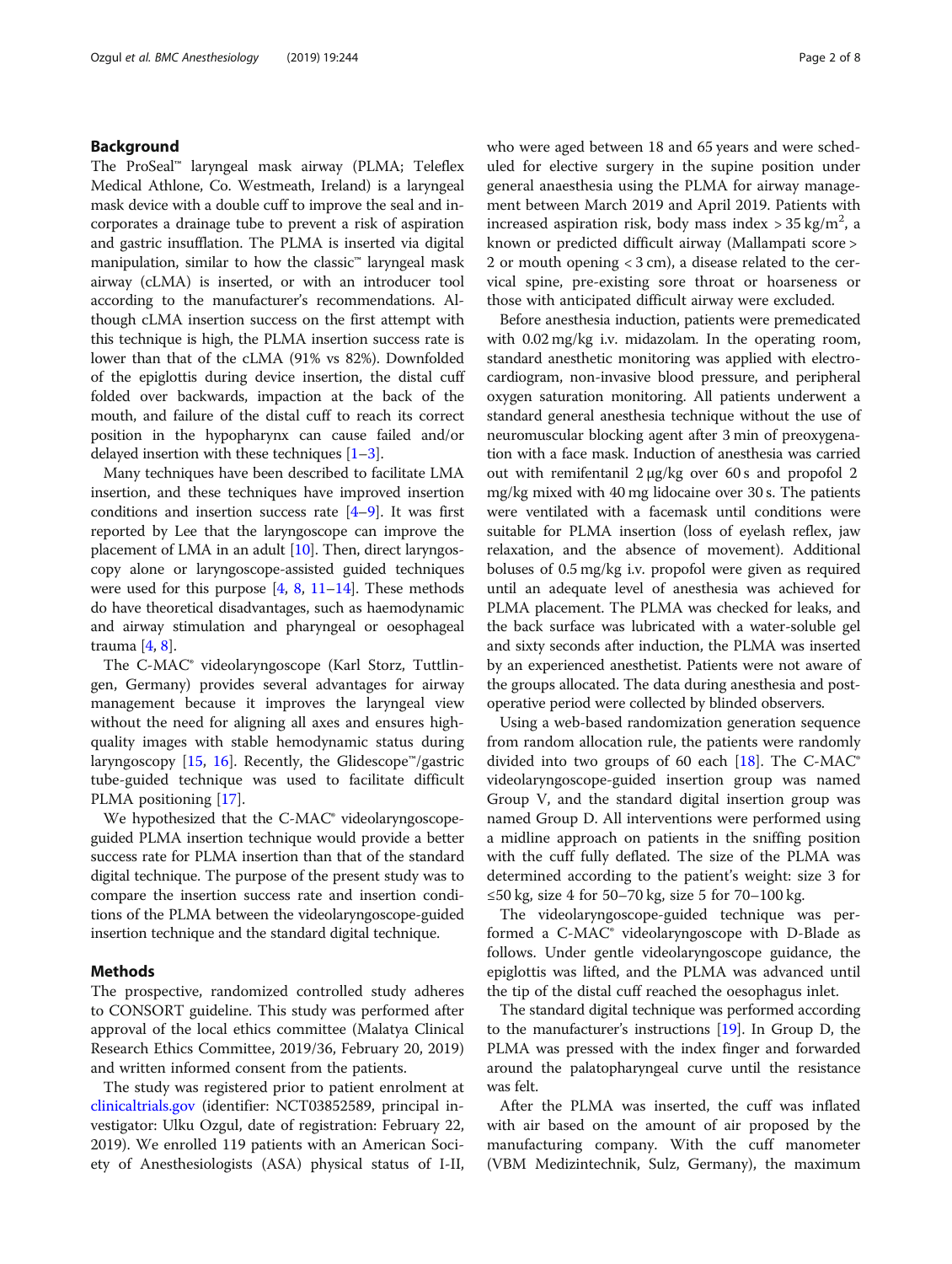pressure was set to 60  $\text{cm}H_2O$ . Effective ventilation was confirmed using chest expansion and square wave capnography. Then, it was fixed according to the manufacturer's recommended [\[19](#page-7-0)].

A well-lubricated gastric tube (14 French) was inserted along the drainage tube. Correct gastric tube placement was evaluated by fluid suction or air injected by epigastric stethoscopy.

A maximum of three attempts were allowed for the insertion of PLMA. If insertion failed after these attempts, alternative techniques were used, and the patient was excluded. Upon failed PLMA passage into the pharynx, PLMA malposition (air leakage despite cuff inflation), or ineffective ventilation (maximum expired tidal volume < 6 ml/kg), the trial was defined as failed insertion.

After successful PLMA insertion, anesthesia was maintained with sevoflurane 1.5 to 2%, using a 50:50 mixture of oxygen and air and remifentanil infusion (0.05–0.2 μg/kg /min). Patients were ventilated in synchronized intermittent mandatory ventilation mode until the end of the operation.

The heart rate, mean arterial blood pressure and peripheric oxygen saturation levels were recorded prior to anesthesia induction (t0); immediately after induction (t1); immediately after insertion of the PLMA (t2); and at 3 min (t3), 5 min (t4), and 10 min (t5) after PLMA insertion.

The incidence of postoperative airway morbidity during PLMA insertion and anesthesia, such as desaturation, airway obstruction, coughing, laryngospasm, bronchospasm, and trauma of the mouth, lip and tongue, were recorded. Any visible blood staining on the videolaryngoscope blade or PLMA was documented at removal.

At the end of the operation, the PLMA was removed when patients were able to sufficient spontaneous respiration and obey comments. After patients were taken to the recovery unit, sore throat, dysphagia, and dysphonia were noted within the postoperative period of 1 to 24 h. Symptoms were graded by the patient as mild, moderate or severe. Trained observers collected the data at 1 h and 24 h postoperatively.

The primary outcome was the first-attempt insertion success rate. The number of insertion attempts was recorded.

Secondary outcomes were insertion time, oropharyngeal leak pressure (OLP), leak volume, fibreoptic bronchoscopic view, peak inspiratory pressure, haemodynamic changes and postoperative airway morbidity.

When the OLP was measured, the pressure-limiting valve was set to 40 cmH<sub>2</sub>O, the expiratory valve of the circle system was fixed at a gas flow of 3 L/min and the ventilator was placed in manual mode. For measuring OLP, the ventilator pressure gauge and spirometer were used and defined as the point at which the steady state of airway pressure was reached. Oropharyngeal leak pressure was detected by both an audible noise that could be heard over the mouth and manometric stability; the leak was equilibrated with fresh gas flow [[20](#page-7-0)].

Leak volume was evaluated by the difference between the inspiratory and expiratory tidal volumes and obtained from the anesthesia machine's spirometry measurements during mechanical ventilation. The leak volume was measured three times, and its average was recorded. Peak inspiratory pressures were noted.

Insertion time was recorded as the time from picking up the device (or videolaryngoscope blade) until the appearance of the first square capnography wave.

The anatomical position of the PLMA was assessed with a fibreoptic bronchoscope (11302BD2, diameter 3.7 mm; length 65 cm; Karl Storz, Tuttlingen, Germany) by a blinded observer. The scoring used was that described by Brimacombe and Berry in our study as follows:  $4 =$ only vocal cords visible; 3 = vocal cords plus posterior epiglottis visible; 2 = vocal cords plus anterior epiglottis visible; and  $1 = \text{vocal cords invisible}$  [\[21](#page-7-0)].

The insertion of the orogastric tube was graded using a subjective scale of  $1-3$ :  $1 = easy$ ;  $2 =$  difficult;  $3 = im$ possible to insert the device.

The minimum sample size required to detect a significant difference of the first attempt between the groups required at least 56 in each group (112 in total), considering type I error (alpha) of 0.05, power (1-beta) of 0.8, effect size of 0.6 and a two-sided alternative hypothesis [\[4\]](#page-6-0).

The data were expressed as the mean (standard deviation, SD), median (min-max) or frequency with percentage depending upon the overall variable distribution. Normality was assessed using the Shapiro-Wilk test. The qualitative data were analysed with Pearson's chi-square test, Yate's corrected chi-square test and Fisher's exact test where appropriate. The quantitative data were analysed by independent samples t-test and Mann Whitney U test as appropriate. The normally distributed data for repeated observations were compared by repeated measures analysis of variance (rANOVA) accompanied by Bonferroni test. P < 0.05 values were considered significant. IBM SPSS Statistics for Windows, Version 25.0. Armonk, NY: IBM Corp. was used for statistical analyses.

#### Results

One hundred and twenty patients were recruited for the study. One patient was excluded from the study due to failed PLMA insertion in Group D. A total of 119 patients were included in the statistical analysis (Fig. [1\)](#page-3-0).

Patient characteristics were shown in Table [1.](#page-3-0) The first-attempt success rate was higher in Group V than in Group D ( $p = 0.029$ ). The effect size values with 95% confidence interval were 0.19 (0.01–0.36) for the first and second attempts,  $0.09$  ( $-0.08-0.27$ ) for the first and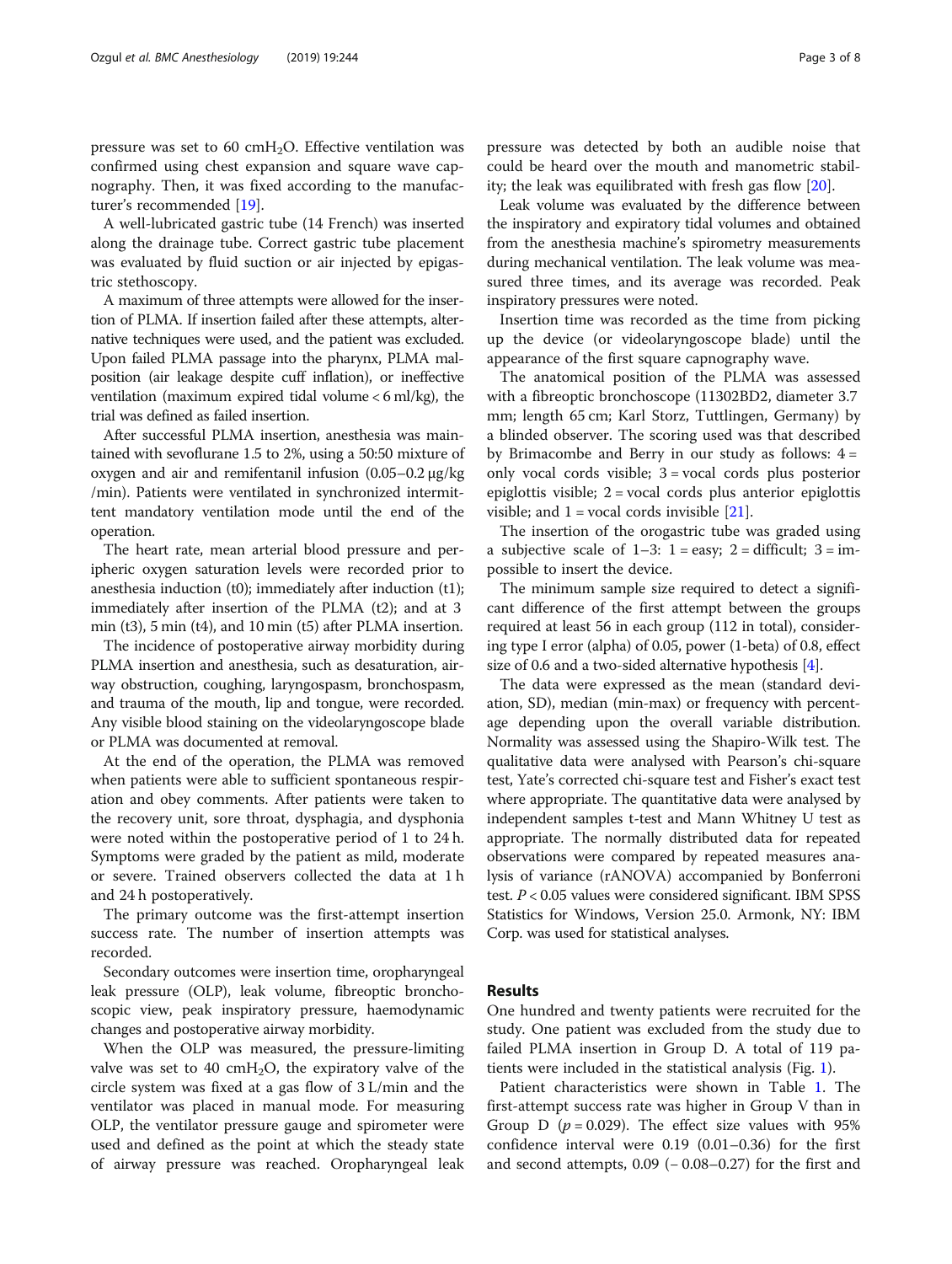<span id="page-3-0"></span>

third attempts, and not computed for the second and third attempts by the groups, respectively.

The fibreoptic position scores were better in Group V than in Group D ( $p < 0.001$ ). In Group V, the fibreoptic view was found to be Brimacombe's grade 4 in 45 patients (75%) and grade 3 in 15 patients (25%). There were no grade 2 or grade 1 in the patients. In Group D, the fibreoptic view was found to be Brimacombe's grade 4 in 15 patients (25.4%), grade 3 in 16 patients (27.1%),

grade 2 in 22 patients (37.2%) and grade 1 in 6 patients  $(10.1\%)$ .

The PLMA insertion time was longer in Group V than in Group D  $(p < 0.001)$ . There were no differences in oropharyngeal leak pressures between the groups. The peak inspiratory pressure was lower in Group V than in Group D ( $p = 0.004$ ). Orogastric tube insertion was more successful in Group V compared to Group  $D$  ( $p < 0.001$ ) (Table [2\)](#page-4-0).

**Table 1** Patients characteristics. Data expressed as frequency (%), mean  $\pm$  SD

| Variables                    | Group V $(n = 60)$ | Group D $(n = 59)$ | P value |  |
|------------------------------|--------------------|--------------------|---------|--|
| Age (y)                      | $38.13 \pm 11.45$  | $38.16 \pm 13.58$  | 0.987   |  |
| Weight (kg)                  | $75.33 \pm 11.84$  | $74.22 \pm 13.03$  | 0.627   |  |
| Height (cm)                  | $170.45 \pm 9.29$  | $167.93 \pm 8.42$  | 0.125   |  |
| BMI ( $kg/m2$ )              | $25.95 \pm 3.8$    | $26.31 \pm 4.02$   | 0.618   |  |
| Gender (M:F)                 | 37/23              | 29/30              | 0.190   |  |
| ASA (I:II)                   | 43/17              | 41/18              | 0.797   |  |
| Mallampati (I:II)            | 53/7               | 47/12              | 0.200   |  |
| Duration of Anesthesia (min) | $96.83 \pm 27.31$  | $87.13 \pm 33.73$  | 0.087   |  |
| Size of PLMA (3/4/5)         | 7/44/14            | 6/32/21            | 0.071   |  |

Group V, videolaryngoscope-guided group; Group D, standard digital group; M, male; F, female; BMI, body mass index; ASA, American Society of Anesthesiologists; PLMA, Proseal™ laryngeal mask airway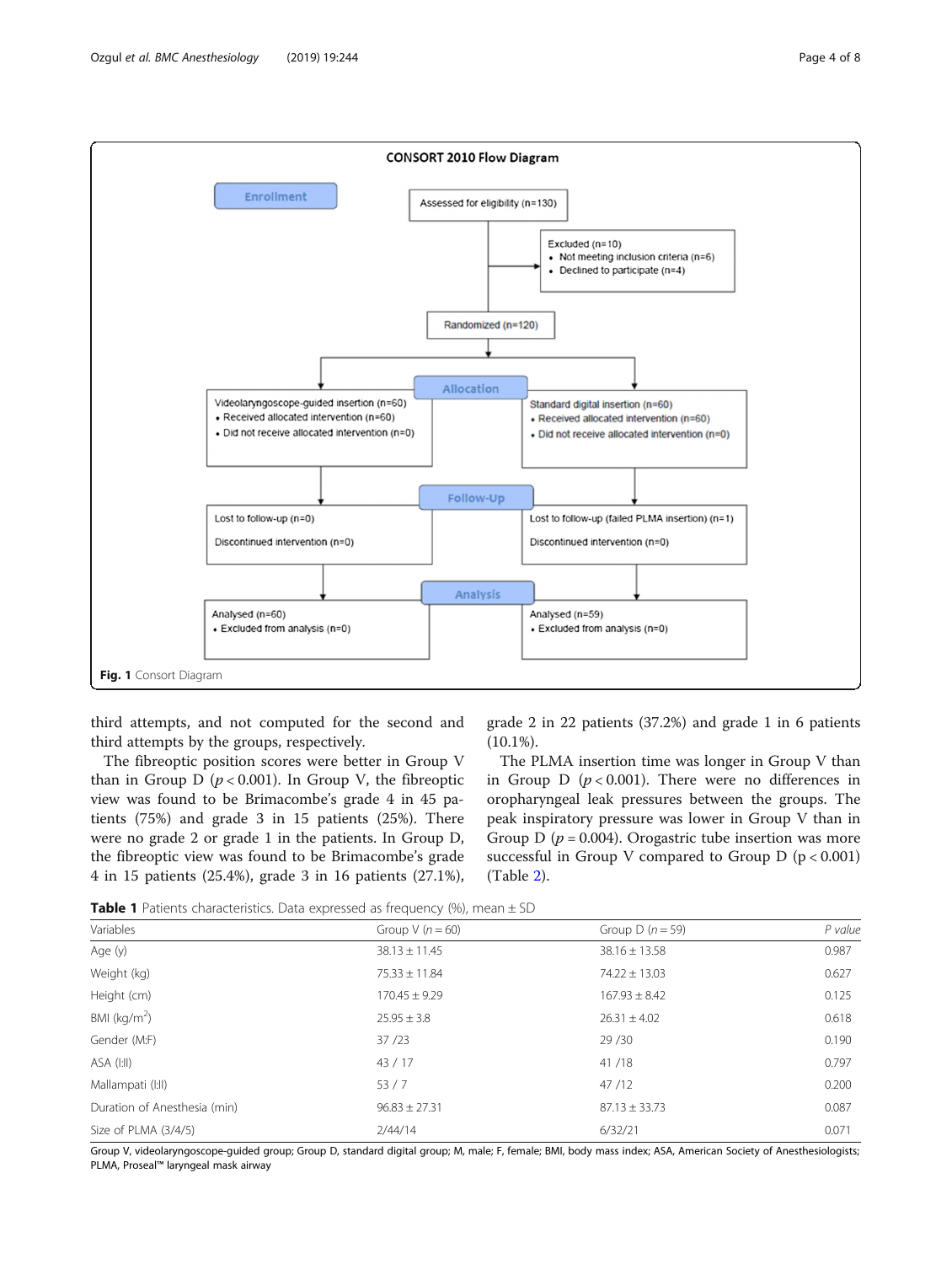<span id="page-4-0"></span>Table 2 Comparative data of PLMA insertions. Data are mean ± standard deviation, frequencies or median (min-max)

| Variables                                        | Group $V(n = 60)$ | Group D ( $n = 59$ ) | P value | Effect size with 95% C.I.   |
|--------------------------------------------------|-------------------|----------------------|---------|-----------------------------|
| Insertion success (n)                            |                   |                      |         |                             |
| First attempt                                    | 60                | 53 (89.8%)           |         | $0.19(0.01 - 0.36)^a$       |
| Second attempt                                   | 0                 | $4(6.7\%)$           | 0.029   | $0.09$ $(-0.08 - 0.27)^{b}$ |
| Third attempt                                    | 0                 | $1(1.6\%)$           |         | NaN <sup>c</sup>            |
| Overall                                          | 60/60 (100%)      | 59/60 (98.3%)        |         |                             |
| Insertion time (sec)                             | $38.36 \pm 6.44$  | $28.59 \pm 9.44$     | < 0.001 |                             |
| Oropharyngeal leak pressure (cmH <sub>2</sub> O) | $30.28 \pm 8.3$   | $29.86 \pm 6.91$     | 0.764   |                             |
| Leak volume (L)                                  | $0.13 \pm 0.15$   | $0.19 \pm 0.26$      | 0.143   |                             |
| Fibreoptic score                                 | $4(3-4)$          | $3(1-4)$             | < 0.001 |                             |
| Peak inspiratuar pressure (cmH <sub>2</sub> O)   | $11.21 \pm 2.94$  | $13.01 \pm 3.73$     | 0.004   |                             |
| Orogastric tube insertion                        |                   |                      |         |                             |
| easy / difficult / impossible                    | 60/0/0            | 46/11/2              | < 0.001 |                             |

Group V, videolaryngoscope-guided group; Group D, standard digital group; <sup>a</sup> First and second attempts by the groups ( $2 \times 2$  crossstab); <sup>b</sup> First and third attempts by the groups ( $2 \times 2$  crossstab); <sup>c</sup> second and third attempts by the groups ( $2 \times 2$  crossstab) can not be computed

The haemodynamic parameters (heart rate and mean arterial pressure) were similar at all measurement times between the two groups (Table 3). The HR and MAP values in immediately after induction and at 1 min, 3 min, 5 min and 10 min after intubation were lower compared with the baseline values between the two groups.

Postoperative airway morbidity was similar between the two groups. Postoperative sore throat was observed in 7 patients in Group V and 4 patients in Group D at 1 h and in 2 patients in Group V and 2 patients in Group D at 24 h, and there were no differences between the groups in the incidence of sore throat. Postoperative dysphagia developed in two patients in Group V and two patients in Group D, and there was no difference between the groups. Postoperative dysphonia was not

observed in any patients. The visible blood on the PLMA after tube removal was observed in two patients in Group V and 5 patients in Group D, and there was no statistically significant difference (Table [4](#page-5-0)).

#### **Discussion**

We found that the first-attempt success rate of the PLMA with the videolaryngoscope-guided insertion technique was superior. Additionally, fibreoptic scoring, orogastric tube placement success and peak inspiratory pressure were better in the videolaryngoscope-guided technique than in the standard digital technique.

It was reported that second-generation SADs (i-gel, PLMA, LMA Supreme) have reliable first-time placement, high seal pressure, separation of gastrointestinal

Table 3 Hemodynamic parametres. Data are mean ± standard deviation

| Variables                     | Group V $(n = 60)$ | Group D $(n = 59)$ | $P$ value |
|-------------------------------|--------------------|--------------------|-----------|
| Heart rate (beat/min)         |                    |                    |           |
| Baseline                      | $78.18 \pm 12.47$  | $81.33 \pm 12.59$  | 0.17      |
| After induction immediately   | $71.26 \pm 9.85$   | $71.25 \pm 10.39$  | 0.995     |
| After intubation 1 min        | $68.41 \pm 9.17$   | 69.11 $\pm$ 10.28  | 0.695     |
| After intubation 3 min        | $67.5 \pm 9.01$    | $69.13 \pm 9.22$   | 0.33      |
| After intubation 5 min        | $67.63 \pm 8.91$   | $70.64 \pm 10.22$  | 0.089     |
| After intubation 10 min       | $66.75 \pm 10.67$  | $70.2 \pm 9.74$    | 0.068     |
| Mean Arterial Pressure (mmHg) |                    |                    |           |
| Baseline                      | $99.35 \pm 10.09$  | $101.15 \pm 13.38$ | 0.408     |
| After induction immediately   | $69.55 \pm 9.51$   | $70.47 \pm 10.51$  | 0.616     |
| After intubation 1 min        | $68.98 \pm 8.78$   | $67.71 \pm 5.67$   | 0.351     |
| After intubation 3 min        | $68.8 \pm 7.7$     | $68.69 \pm 6.94$   | 0.938     |
| After intubation 5 min        | $71.28 \pm 8.84$   | $71.38 \pm 9.17$   | 0.949     |
| After intubation 10 min       | $72.63 \pm 9.2$    | $74.27 \pm 9.56$   | 0.343     |

Group V, videolaryngoscope-guided group; Group D, standard digital group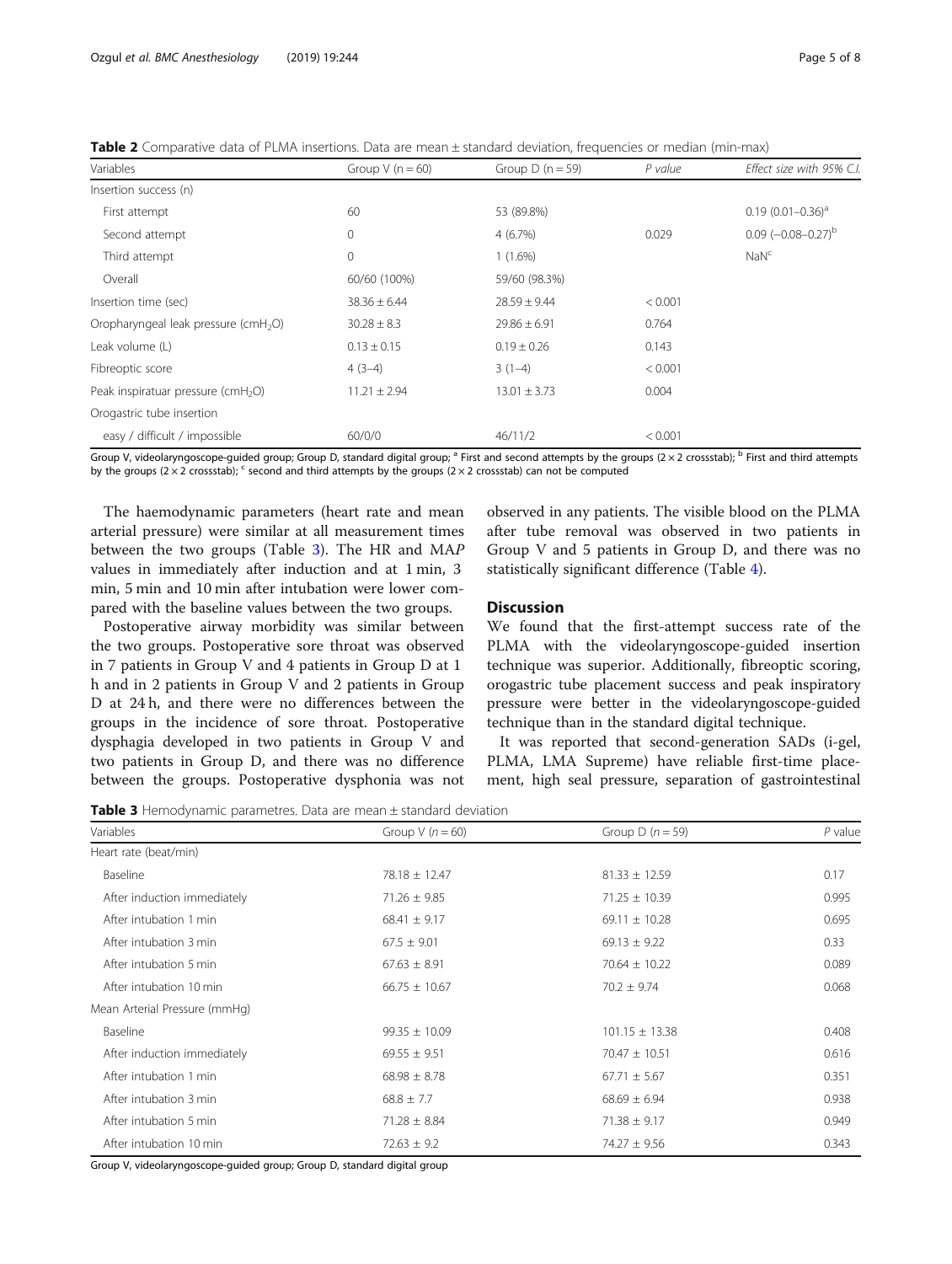| Variables                            | Group $V(n = 60)$ | Group D $(n = 59)$ | P value |
|--------------------------------------|-------------------|--------------------|---------|
| Sore throat mild/moderate/severe (n) |                   |                    |         |
| Postoperative 1 h                    | 7/0/0             | 4/0/0              | 0.55    |
| Postoperative 24 h                   | 2/0/0             | 2/0/0              | 0.99    |
| Dysphagia mild/moderate/severe (n)   |                   |                    |         |
| Postoperative 1 h                    | 2/0/0             | 2/0/0              | 0.99    |
| Postoperative 24 h                   | 0/0/0             | 0/0/0              |         |
| Dysphonia mild/moderate/severe (n)   |                   |                    |         |
| Postoperative 1 h                    | 0/0/0             | 0/0/0              |         |
| Postoperative 24 h                   | 0/0/0             | 0/0/0              |         |
| Visible blood on PLMA (n)            | 2                 | 5                  | 0.27    |

<span id="page-5-0"></span>Table 4 Complications after removal of PLMA. Data are presented as frequencies

Group V, videolaryngoscope-guided group; Group D, standard digital group

and respiratory tracts and are recommended to intubation fail for airway rescue as well by Difficult Airway Society guideline [[22\]](#page-7-0). Successful placement is most likely on the first attempt. Repeated attempts at inserting a SAD increases the probability of airway trauma and may delay the decision to accept failure. Many studies demonstrated that in cases of failed conventional insertion of SADs, PLMA manufacturer's introducer, 90° rotational technique, laryngoscope/videolaryngoscopeassisted or catheter-assisted techniques had the high success rate  $[9]$  $[9]$ . So, we designed the study to compare with the videolaryngoscope asisted and digital technique.

There are contradictory results of LMA insertion using direct laryngoscopy or laryngoscope-assisted guided techniques. Kim et al. showed that the rate of success at the first attempt was similar between standard digital and laryngoscope-guided insertion [[14\]](#page-7-0). However, many other studies that used different LMA types indicated that the laryngoscope-guided insertion technique is more successful than were the digital or rotational techniques [[8,](#page-6-0) [11,](#page-7-0) [14](#page-7-0), [15,](#page-7-0) [23](#page-7-0)]. Additionally, the laryngoscope-guided, gum elastic bougie-guided technique was superior to the digital and introducer technique [\[4\]](#page-6-0). The success rate on the first attempt was also higher in the videolaryngoscopeguided technique in our study. A possible reason for the higher insertion success rate in the videolaryngoscopeguided technique was the ability to direct the distal cuff around the back of the mouth and into the hypopharynx, which improves the functional and anatomical optimization. The success rate in the present study for the standard digital technique was similar to that in previous studies [[2](#page-6-0)–[4](#page-6-0)].

At the suitable depth of anesthesia, spontaneous breathing may be easily inhibited by opioids and hypnotic drugs without neuromuscular blockers. No using neuromuscular blocking agent prevents the undesirable side effects of these agents, such as prolonged neuromuscular block, and may lead to the need of neuromuscular antagonist [\[9,](#page-7-0) [24\]](#page-7-0). So, we did not prefer a neuromuscular blocking agent.

Laryngeal mask airway placement can assesed using fibreoptic laryngoscopy [[13\]](#page-7-0). Positioning can be confirmed by fibreoptic evaluation, on which vocal cords were clearly seen, often with the posterior part of epiglottis visible (but not the tip) and with the cuff optimally placed on the midline. Fibreoptic scoring was used in previous studies; however, different results were reported. Campbell et al. found that 91.5% of direct laryngoscopy patients had an ideal LMA insertion position; however, an ideal fibreoptic position was observed in 42% of patients in the standard digital group. Our re-sults are consistent with those of Campbell et al. [\[13](#page-7-0)]. Videolaryngoscopy provides visualization of the epiglottis and can prevent downfolding of the epiglottis, distal cuff misplacement and backward folding, as well as proximal LMA cuff displacement during LMA placement. Therefore, video laryngoscopy may improve insertion conditions and prevent airway gas leaks, airway obstruction and impaired gas exchange [\[25](#page-7-0)].

The oropharyngeal leak test is usually administered to quantify the seal with the airway for using an LMA [\[19](#page-7-0)]. The double-cuff design of the PLMA provides an excellent sealing effect for positive pressure ventilation compared to cLMA [[2,](#page-6-0) [3](#page-6-0)]. Kim et al. reported that the OLP  $(21.4 \pm 8.6 \text{ cmH}_2\text{O})$  was higher in the laryngoscopeguided technique that used cLMA [\[13](#page-7-0)]. Our OLP value was 30  $\text{cm}H_2\text{O}$  in the videolaryngoscope-guided technique and was different from their finding. A possible reason for the higher OLP was that the PLMA device was used in our study. The results of our OLP value were similar to that in studies that used the PLMA [[4\]](#page-6-0).

It was reported that LMA placement using the standard digital technique prevents airway trauma and avoids haemodynamic changes [[2,](#page-6-0) [26\]](#page-7-0). In our study, haemodynamic parameters and incidence of postoperative airway morbidity were similar in both groups. The reason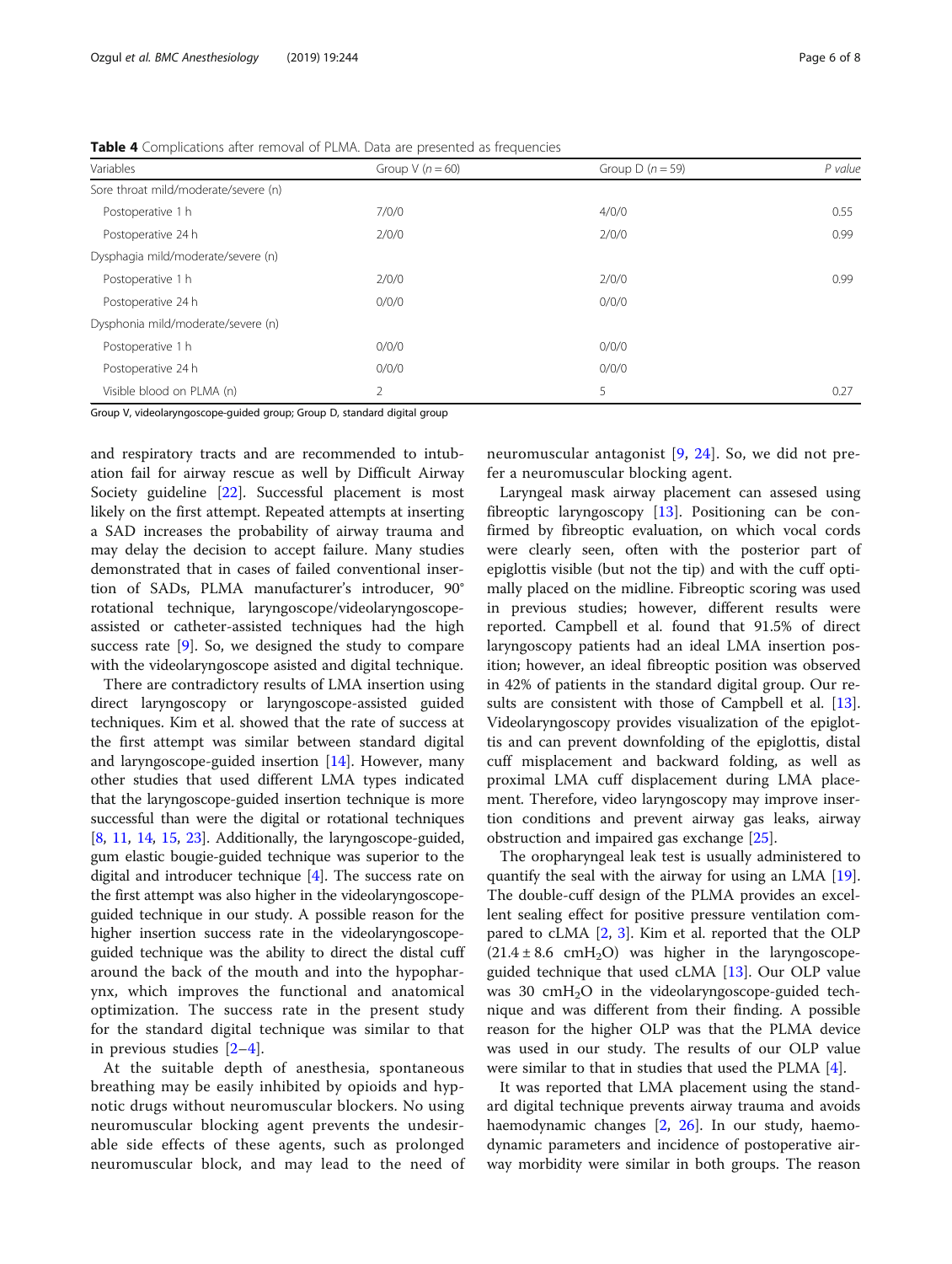<span id="page-6-0"></span>for these results may be the use of C-MAC® videolaryngoscopy, the incorporation of gently lifting the epiglottis. Many studies have indicated that videolaryngoscopy leads to fewer haemodynamic responses than does direct laryngoscopy during endotracheal intubation [\[17](#page-7-0), [27\]](#page-7-0). The C-MAC® videolaryngoscope may be also less traumatic than direct laryngoscopy [\[28](#page-7-0)]. Additionally, the studies with laryngoscope-guided insertion of an LMA did not present significant differences in haemodynamic parameters compared to the standard digital technique [8, [14](#page-7-0), [23\]](#page-7-0).

The insertion time was longer (by approximately 10 s) in the videolaryngoscope-guided insertion group than in the standard digital insertion group (38 vs 28 s) in the present study. Several studies determined that the insertion time with direct laryngoscopy or laryngoscope-assisted guided techniques was longer than the time required for the standard digital technique [7, [14\]](#page-7-0). Our results are also similar to these. The result may be related to the videolaryngoscopeguided insertion group requiring extra time for laryngoscope insertion. However, the difference is not clinically important, as emphasized in previous studies [7, [28\]](#page-7-0).

Correct positioning of the PLMA can be detected by correct orogastric tube insertion. Smooth passage of a drainage tube into the stomach shows that the distal cuff of the PLMA is not folded, and the lumen is aligned with the oesophagus [\[25](#page-7-0), [28\]](#page-7-0). When the PLMA does not achieve an ideal position, it allows venting of air during positive pressure ventilation. Orogastric tube insertion success in our study showed superiority of the videolaryngoscope-guided insertion technique over the standard digital technique. This finding may prove that PLMA insertion significantly improves the ideal positioning.

There are some limitations in the present study. First, all interventions were by the same, more experience anesthetist, and the results may not be applicable to less experienced practitioners. Second, skill acquisition of the C-MAC videolaryngoscope requires a brief period of learning and regular practice. Third, all patients had Mallampati scores I or II, so our results may not conform to patients who had potentially difficult airways. Finally, the anesthetist who performed PLMA insertion was not blinded, which may lead to bias. However, other observers who collected data were blinded.

#### Conclusion

The standard digital insertion technique has successful insertion rate with easy, time saving, cheap, be used everywhere and simple training. Videolaryngoscopeguided insertion technique can be a help in case of difficult positioning of a PLMA and can improve the PLMA performance in some conditions. We suggest that the videolaryngoscope-guided technique may be a useful technique if the digital technique fails.

#### Abbrevations

ASA: American Society of Anesthesiologists; cLMA: classic™ laryngeal mask airway; OLP: oropharyngeal leak pressure; PLMA: Proseal™ laryngeal mask airway

#### Acknowledgements

None.

#### Authors' contributions

UO and FAE were resposible for conceived, designed this study and collected the data. MAE and MD were responsible for study execution and manuscript writing. CÇ was responsible for data analysis. ZB and AY were responsible interpretation of results and manuscript writing. All authors have read and approved the final version of the manuscript.

#### Funding

The authors received no external funding.

#### Availability of data and materials

The datasets used during the current study are available from the corresponding author on reasonable request.

#### Ethics approval and consent to participate

This study was approved by the Malatya Clinical Research Ethics Committee (Ref: 2019/36, February 20, 2019) and registered at [clinicaltrials.gov](http://clinicaltrials.gov) (identifier: NCT03852589, principal investigator: Ulku Ozgul, date of registration: February 22, 2019). Written informed consent was obtained from each patient.

#### Consent for publication

Not applicable.

#### Competing interests

The authors declare that they have no competing interests or disclosures.

#### Author details

<sup>1</sup>School of Medicine, Department of Anesthesiology and Reanimation, Inonu University, Malatya, Turkey. <sup>2</sup>School of Medicine, Department of Biostatistics, and Medical Informatics, Inonu University, Malatya, Turkey.

#### Received: 7 October 2019 Accepted: 12 December 2019 Published online: 30 December 2019

#### References

- 1. Brimacombe J, Keller C. The ProSeal laryngeal mask airway: a randomized, crossover study with the standard laryngeal mask airway in paralyzed, anesthetized patients. Anesthesiology. 2000;93:104–9.
- 2. Keller C, Brimacombe J. Mucosal pressure and oropharyngeal leak pressure with the ProSeal versus laryngeal mask airway in anaesthetized paralysed patients. Br J Anaesth. 2000;85:262–6.
- Brimacombe J, Keller C, Fullekrug B, Agrò F, Rosenblatt W, Dierdorf SF, et al. A multicenter study comparing the ProSeal and classic laryngeal mask airway in anesthetized, nonparalyzed patients. Anesthesiology. 2002;96:289–95.
- 4. Brimacombe J, Keller C, Judd DV. Gum elastic bougie-guided insertion of the ProSeal laryngeal mask airway is superior to the digital and introducer tool techniques. Anesthesiology. 2004;100:25–9.
- 5. Hwang JW, Park HP, Lim YJ, Do SH, Lee SC, Jeon YT. Comparison of two insertion techniques of ProSeal laryngeal mask airway: standard versus 90 degree rotation. Anesthesiology. 2009;110:905–7.
- 6. Chen HS, Yang SC, Chien CC, Spielberger J, Hung KC, Chung KC. Insertion of the ProSeal™ laryngeal mask airway is more successful with the flexi-slip™ stylet than with the introducer. Can J Anesth. 2011;58:617–23.
- 7. El Beheiry H, Wong J, Nair G, Chinnappa V, Arora G, Morales E, et al. Improved esophageal patency when inserting the ProSeal laryngeal mask airway with an Eschmann tracheal tube introducer. Can J Anesth. 2009;56:725–32.
- 8. Koay CK, Yoong CS, Kok P. A randomized trial comparing two laryngeal mask airway insertion techniques. Anaesth Intensive Care. 2001;29:613–5.